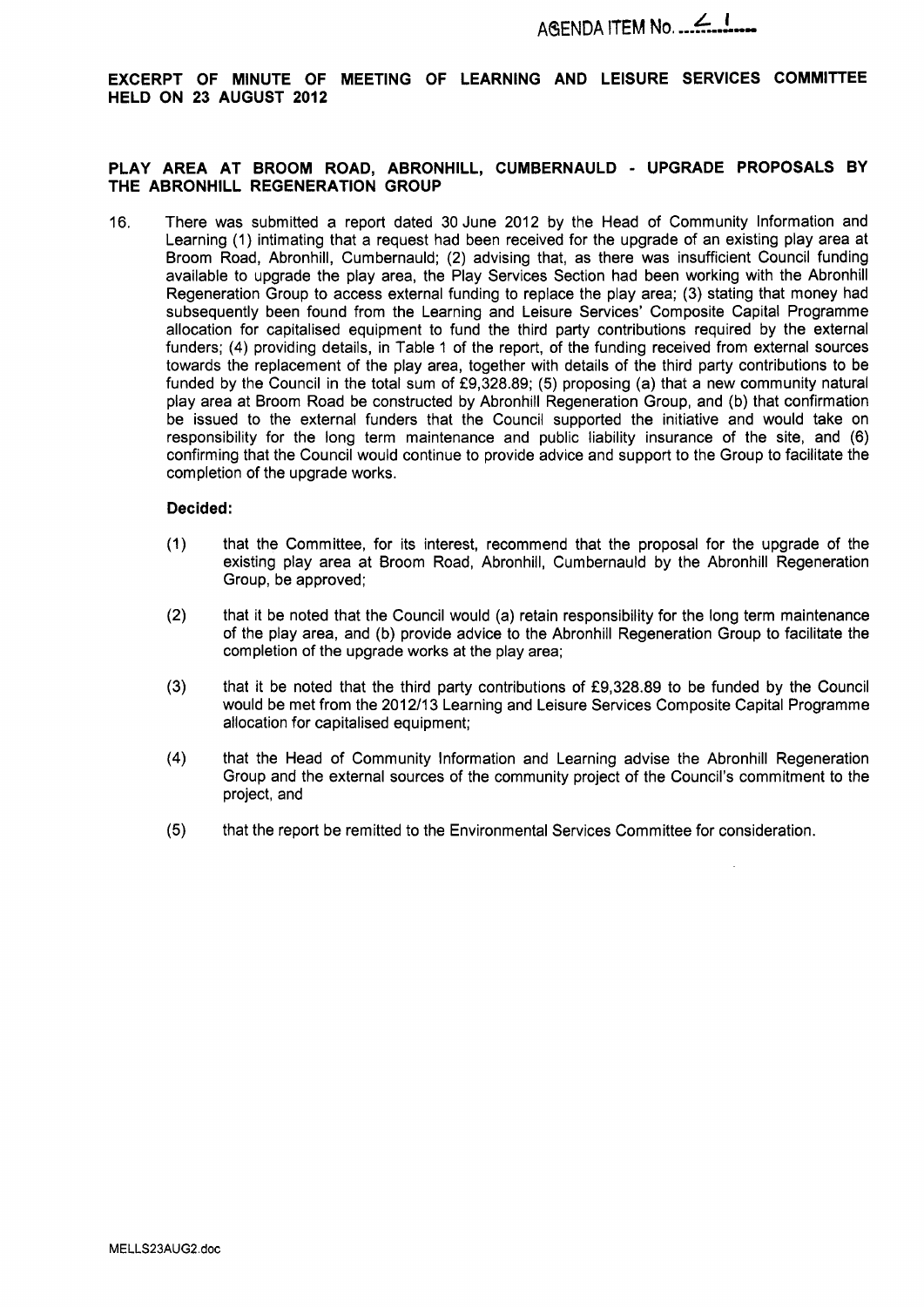# **NORTH LANARKSHIRE COUNCIL**

 $2\leq i\leq n-1$  .  $\mathbf{F}^{(i)}$  ,  $i\in\mathbb{N}$ 

| lΤo: | <b>COMMITTEE</b>                                           | LEARNING AND LEISURE SERVICES | Subject: PLAY AREA REDEVELOPMENT AT<br>BROOM ROAD, ABRONHILL BY<br><b>ABRONHILL REGENERATION</b> |
|------|------------------------------------------------------------|-------------------------------|--------------------------------------------------------------------------------------------------|
|      | From: HEAD OF COMMUNITY INFORMATION<br><b>AND LEARNING</b> |                               | <b>FORUM</b>                                                                                     |
|      | Date: 30 JUNE 2012                                         | Ref: SM/LMcM/MS               |                                                                                                  |

### **INTRODUCTION**

**AA** -. . . <u>.</u> .

The purpose of the report is to seek approval from the learning and leisure services committee for the upgrading of an existing play area at Broom Road, Abronhill by Abronhill Regeneration Group.

### **RECOMMENDATIONS** ~ -

The learning and leisure services committee is recommended to approve:

- (i) the construction of a new community natural play area at Broom Road, Abronhill by Abronhill Regeneration Group;
- (ii) that confirmation is issued to funders that the Council supports this initiative and will take on long term maintenance of the play area;
- (iii) that notice is sent to Abronhill Regeneration Group informing them of the Committee's decision in this matter; and
- (iv) that this report be referred to the Environmental Services Committee for consideration.

Lad

Members seeking further information are asked to contact: -

Lizanne McMurrich, Head of Community Information and Learning on 01236 812338 Jillian Ferrie, Creative Services Manager on 01236 **812581**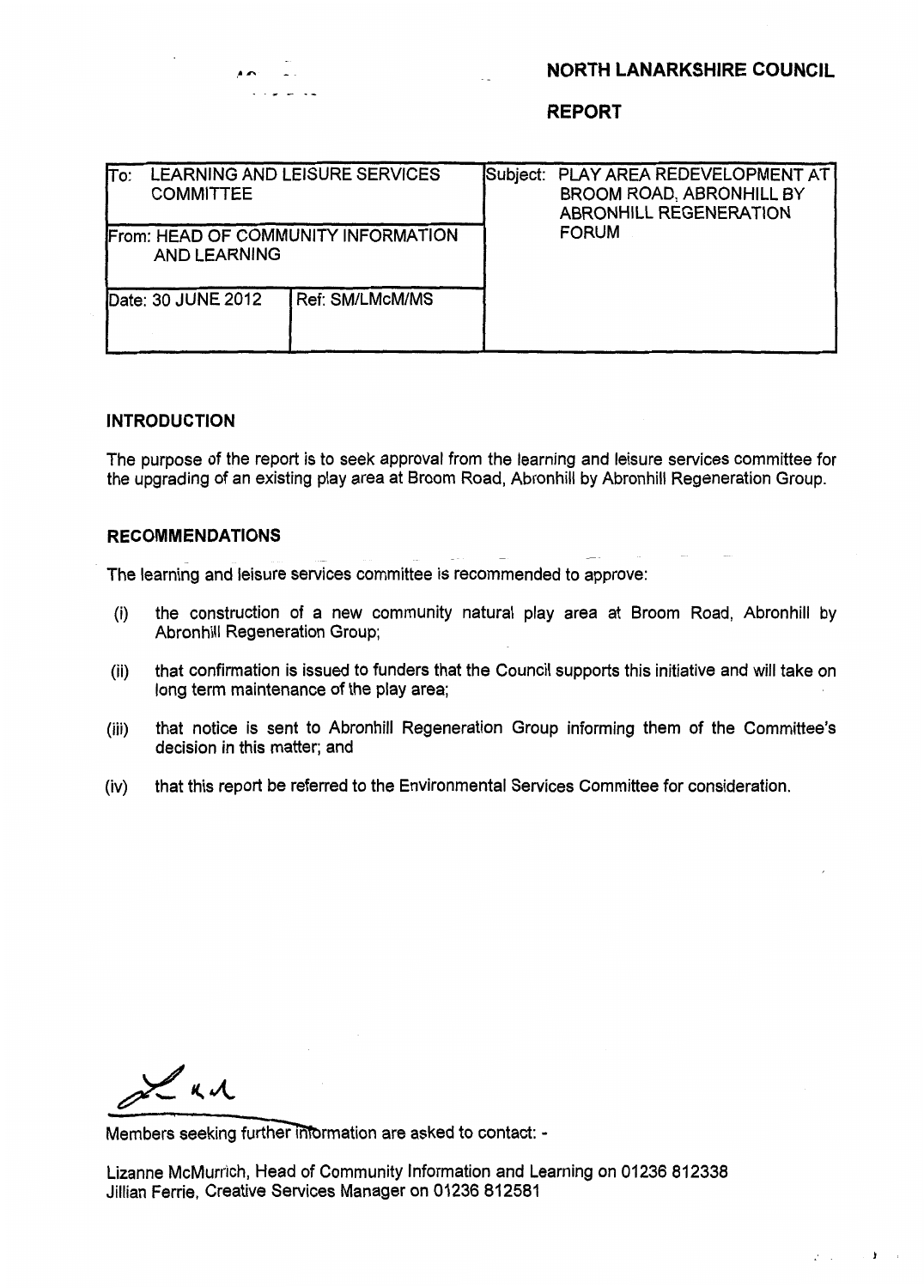# **NORTH LANARKSHIRE COUNCIL: LEARNING & LEISURE SERVICES**

## PLAY AREA REDEVLOPMENT AT BROOM ROAD, ABRONHILL BY ABRONHILL **REGENERATION GROUP**

## Report by Head of Community Information & Learning

#### $\frac{\Delta}{2}$ **INTRODUCTION**

The purpose of the report is to seek approval from the learning and leisure services committee for the upgrading of an existing play area at Broom Road, Abronhill by Abronhill Regeneration Group.

### $\overline{2}$ **BACKGROUND**

- $2.1$ The play area at Broom Road, Abronhill is old and in a poor condition. It does not meet the current European Safety Standards for play areas and is in need of replacement. At present there is insufficient council funding available to upgrade this play area, but money has been found from the Learning and leisure Service's composite capital programme (capitalised equipment) allocation to fund the third party contributions required by the external funders (see table 1 below).
- $2.2$ Following a request for an improved, natural play facility, and in keeping with the council's play area development strategy, play services has worked with Abronhill Regeneration Group to access external funding to replace the play area and have advised on the play area design. The group now has all of the funding in place for their proposed play area. The funding package comprises the allocations detailed in table 1.

| SOURCE OF FUNDING                                         | <b>AMOUNT</b> | <b>SECURED</b><br><b>DATE</b>                  |
|-----------------------------------------------------------|---------------|------------------------------------------------|
| Biffa-Award                                               | £40,000       | <b>June 2012</b>                               |
| <b>Environmental Key Fund</b>                             | £30,000       | May 2011                                       |
| <b>Waste Recycling Environmental</b>                      | £50,000       | <b>June 2011</b>                               |
| <b>Total for Play Area Construction</b>                   | £120,000      |                                                |
| NLC Capitalised Equipment for Play                        | £3,828.89     | 3 <sup>rd</sup> party funding<br>paid to Biffa |
| NLC Capitalised Equipment for Play                        | £5,500        | 3rd party funding<br>paid to WREN              |
| Total Funding Package (inc 3 <sup>rd</sup> party funding) | £129,3228.89  |                                                |

Table 1

### $3<sup>2</sup>$ **CONSIDERATIONS**

#### $3.1$ Proposals

3.1.1 As can be seen from table 1 above, the group has been successful in attracting £120,000 of external funding to upgrade the play facility. As an existing play area, the long term maintenance will continue to be carried out by the council. The funders do not require the land to be leased by the group but they do require confirmation of council approval of the project. The community will benefit from a new play area facility that will complement the community play area at Moss Road which they developed some years ago. The Broom Road play area will continue to be the responsibility of the council.